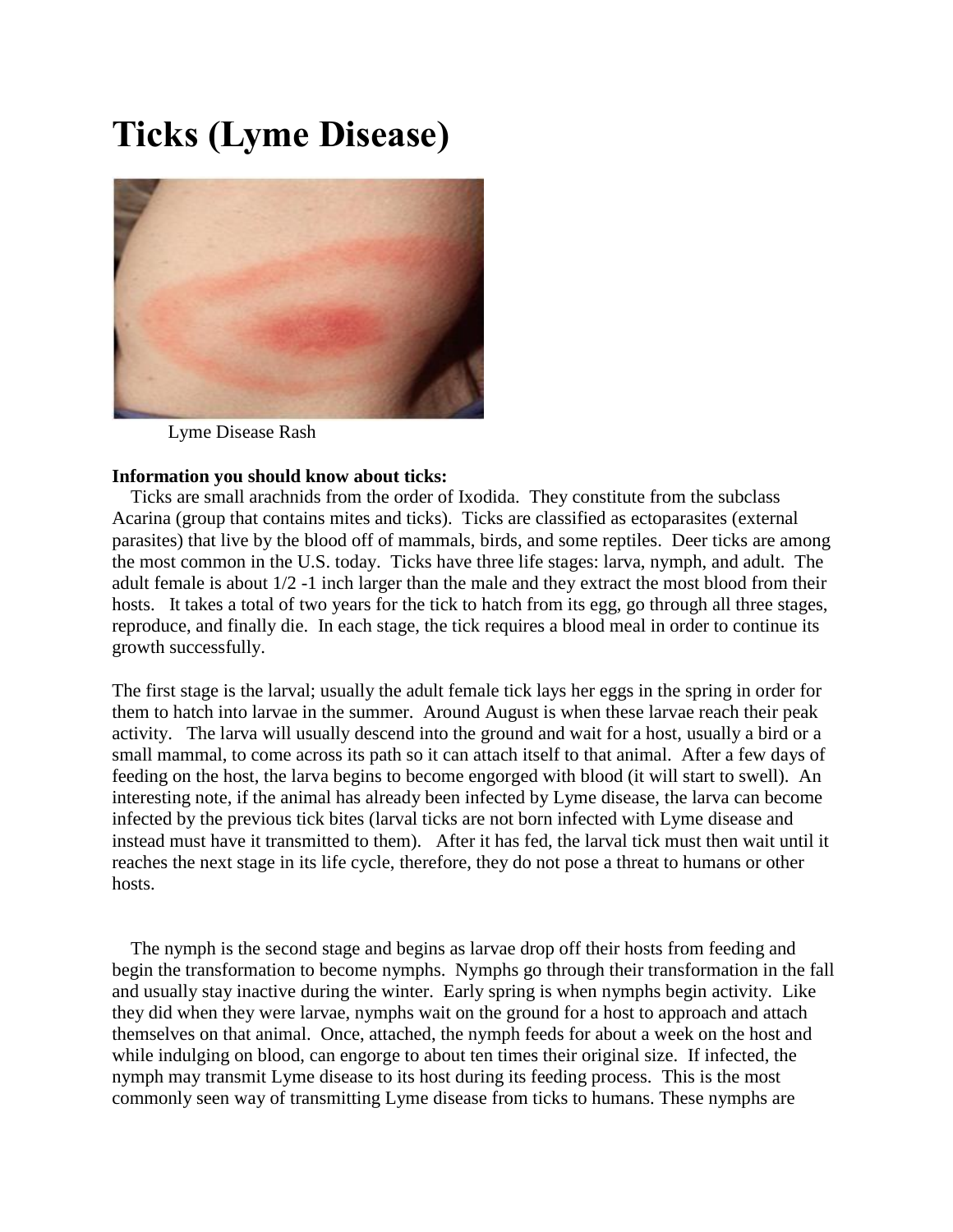highly active during early spring to mid-summer and because nymphs are so small, they go unnoticed by humans until the nymph is engorged. Nymphs are usually the most responsible when it comes to Lyme disease and humans.

The third stage occurs after the nymph is engorged; it drops off its host and then transforms into an adult. The adult tick's body consists of the capitulum (head) and the scutum (lower body, also known as a shield to protect the tick). Adults are active in the fall and can now travel to high grounds for bigger hosts. Adults are active around mid-fall and they can be located on tall grass, weeds, and even the lower part of a tree. About half of the adult tick population carries the Lyme disease; therefore transmission of the disease from tick to human is highly probable if not removed within 36 hours (total time for complete transmission). If adult ticks are unsuccessful in finding a host, they will usually become inactive around winter time and won't begin the search for a host until late winter-early spring when temperatures begin to rise. Adults that attach themselves to a host usually feed for about a week with males feeding intermittently. It is important for the females to complete their blood meals in order to mate. Mating can take place on or off the host. After mating, the female drops off of the host, where they begin to lay their eggs in early spring and proceed to die. The female can lay approximately 3000 eggs. The eggs hatch in the summer and the life cycle begins again.

#### **Information you should know about Lyme disease symptoms and treatment:**

The most common symptom for those suffering from Lyme disease is a skin rash. Approximately 80% of people acquire the rash within 3-32 days after the tick bite. The rash begins as a small red area at the site of the bite that gradually enlarges, leaving a clear center with an outer ring of inflammation. Flu-like symptoms such as fever, chills, headache, fatigue, and pain in the joints and muscles may also be present. If left untreated, Lyme disease may lead to join, heart, and nervous system problems. Arthritis, with join pain and swelling, is the most common late symptom of Lyme disease. Heart symptoms can include dizziness, weakness, and an irregular heartbeat. Many types of nervous system symptoms of Lyme disease can be seen; one that is commonly mentioned is weakness of the facial muscles.

If Lyme disease is detected early, treatment with appropriate antibiotics appears to prevent the development of later illnesses.

### **Information you should know to prevent ticks and Lyme disease:**

 Be sure that if walking in grassy or wooded areas where ticks are found, you should wear long pants with cuffs tucked into socks and a long-sleeved shirt tucked into the pants. By wearing lighter colored clothing, it makes it easier to spot ticks. Repellent containing N-diethylmetatoluamide (DEET) is highly recommended when traveling through those mentioned areas. Checking yourself every 2-3 hours on your skin or clothing is another way to reduce your chances of acquiring a tick. When you return home, brush off your clothing before entering the house and make sure to undress and check your clothing before any ticks have a chance to crawl off. Since ticks are small look for any "new" freckles or birthmarks on your skin that you know you've never seen before.

#### **Information you should know about removing ticks:**